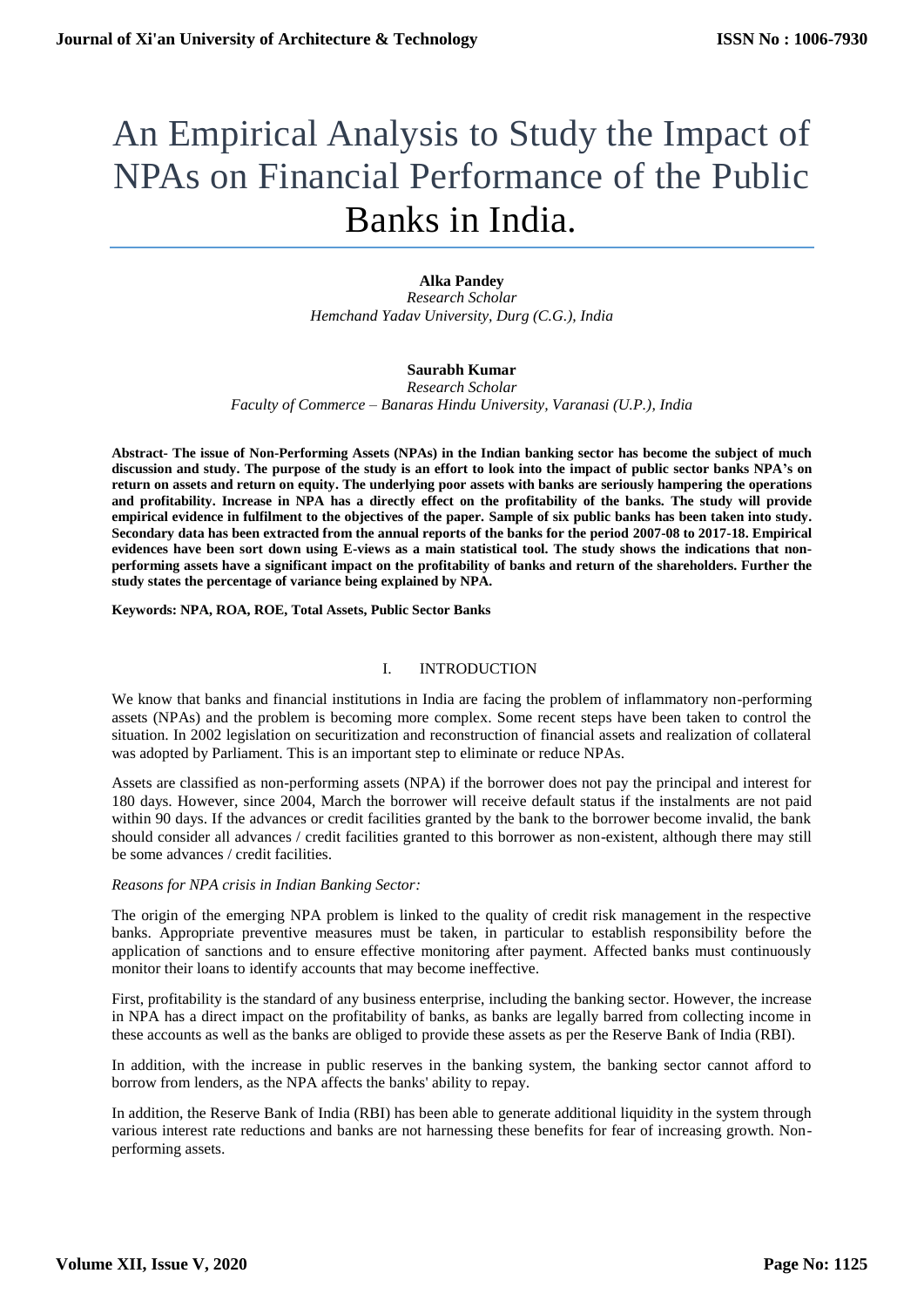The expansion of NPAs requires a bank to access additional provisions for losses on its books. Banks allocate more funds to cover expected future losses. This leads to low profitability along with various structural issues. The profitability of a bank is measured by its Return on Assets (RoA), which is the ratio of a bank's net profit to its assets.

*Some other reasons for the Non-performing assets were:*

- After the nationalization of banks, prudent distribution of credit expenditure became mandatory.
- In view of federal policy, banks have been forced to lend in these areas.
- Agricultural industry people believed that interest-paying loans would be written off by successive governments, so they had little interest in returning the loan.
- SMEs also used credit, but it was unclear whether they had a history of debt repayment.
- Banks did not filter enough securities to cover loans during time bound calls.
- The asset was found to be a low quality asset even if the value of the asset provided was very low.
- Free delivery in "letter of credit" (Congress system) has also contributed to the increase in postal code.
- Delay in prepayment of loans or timely collection by banking officials also contributed to increase in NAP.
- The lack of accountability of the loan sanctioning agent led to a holistic caste approach by the agent recovering the debt.
- Due to pressure from the minister and other politicians, the sanctioned loan for candidates for inadequate positions has also led to non collection of debt.
- Inadequate credit information system and lack of vision to implement credit limits.
- Lack of proper inspection.
- Careless progress towards achieving budget goals.
- Lack of honest corporate culture, insufficient legal provisions regarding foreclosure and bankruptcy.
- Changes in economic / environmental policies.
- Lack of coordination between banks.

Some internal organizational factors that lead to NAP are:

- Expansion, diversification, modernization, implementation of new projects and allocation of funds to support associate companies, downward trend and capital and debt.
- Business failures (product, marketing, etc.), ineffective management, nervous working relationships, improper technology, technical problems, product overview, etc.
- Delays due to recession, lack of input, power shortage, rising prices, accidents, natural disasters and outsourcing problems for other countries.
- Extra time and money during the project implementation phase.
- Government policies such as consumption tax changes and pollution control orders.
- Spontaneous failures, refunds, fraud, embezzlement, dispute between promoters / administrators etc.
- Gaps, such as delays in lifting restrictions by banks and delays in raising government payments / subsidies.

## *Impact of NPA*

- Lenders suffer a lowering of profit margins
- Stress in banking sector causes less money available to fund other projects, therefore, negative impact on the larger national economy.
- Higher interest rates by the banks to maintain the profit margin
- As investments got stuck, it may result in it may result in unemployment.

## *Operational definitions:*

*NPA:* An asset is classified as a non-performing asset (APN) if the outstanding balance in the form of principal and interest is not paid for a period of 90 days.

*Standard assets:* This type of asset is not a non-performing asset. In other words, it does not outweigh the general risks associated with trading.

*Lower quality assets:* It is classified as a non-performing asset for a period not exceeding 18 months.

*Doubtful property:* A property which remains postcode for a period of more than 18 months is a doubtful asset.

*Loss assets:* The loss is here identified by the respective banks or by internal auditors or by external auditors or by the inspection of the Reserve Bank of India (RBI).

## II. SIGNIFICANCE OF THE STUDY

Indian banking system is dealing with the problem of NPAs as one of the basic and the most frightening problems that had impacted the entire banking system. It hampers not only further availability of credit but deteriorates financial soundness of bank as well.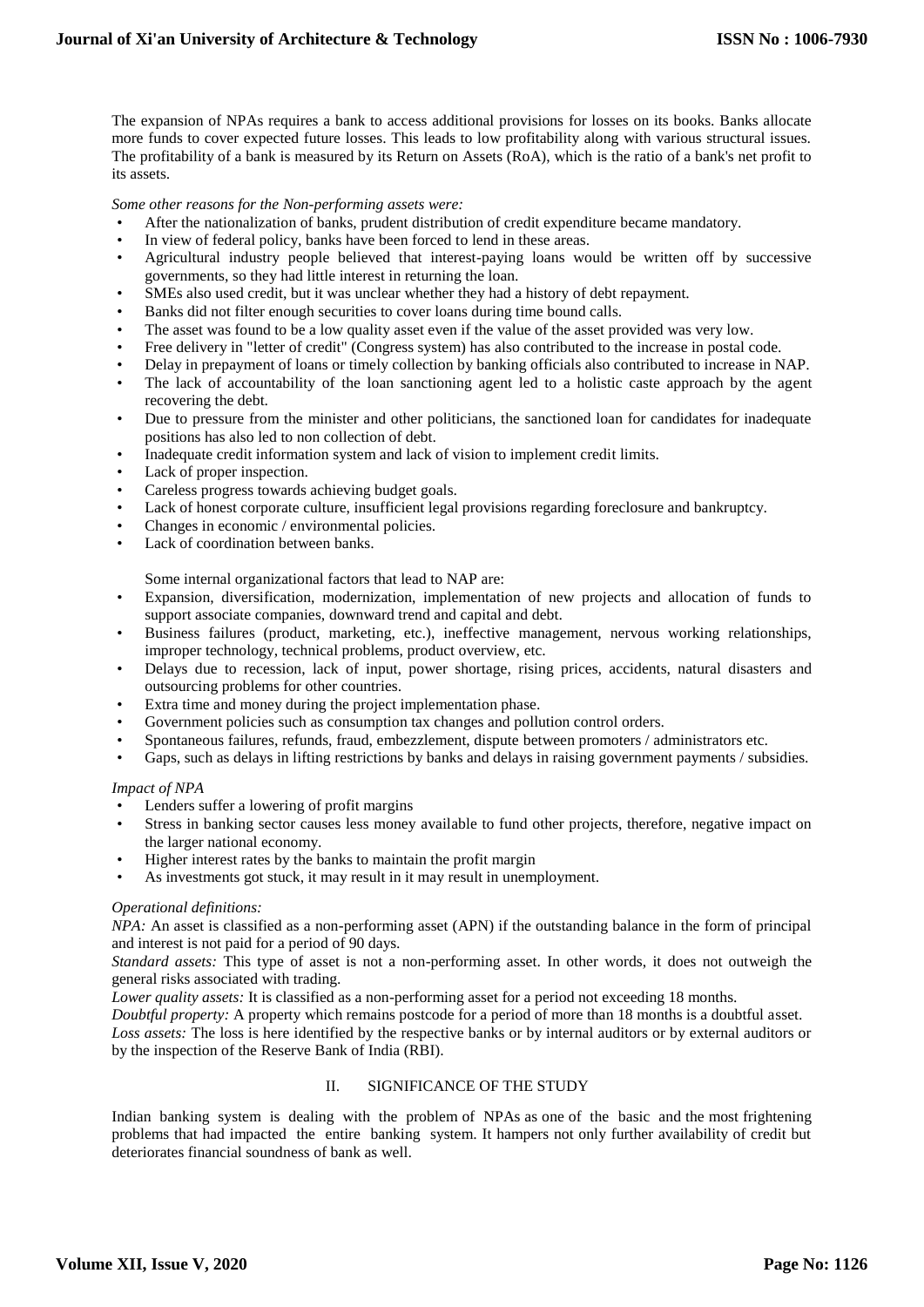*Profitability:* NPAs lead a bank in a position where it stops earning income. Furthermore NPAs put a bank in a situation of higher provisioning compared to standard assets.

*Shareholders' Interest:* Every shareholder invests money to maximise his wealth in the form of higher dividend and market capitalisation. NPAs in a way erode the value of their investment in which results in dissatisfaction among them.

*Impact on Customers:* Due to low earning capacity, banks have to lower the interest rate on deposits made by public in saving and any other accounts, this leaves a stain on its credibility.

*Maintaining legal reserve requirement:* Every business has to go through the phase of survival, profit and growth. Since NPAs has curbed the profitability of the banks, it again forces the banks to slips to the phase of survival due to adequacy of capital held by it. Every bank has to keep certain percentage of its total deposits in the form of CRR & SLR and due to NPAs banks are facing liquidity crisis. As they are left with low funds to deal because it's assets are becoming NPA.

*Credit reduction:* Lower profitability and reduction in recovery of loans along with interest has a detrimental impact on economy, which might leads to economic slowdown. Non recovery of loans pushes the bank towards credit contraction.

## III. REVIEW OF LITERATURES

The NPA problem is a major concern for creditors and policy makers. Numerous studies have been conducted to understand the causes that contribute to increasing NPA, the measures that need to be taken to solve the problem in the early stages, and the reforms that have been implemented to reduce NPA accumulation. (Rajeev & Mahesh, 2010), In their article dealt with NAPs after the global financial crisis. They suggest that general problem identification and self-monitoring can help overcome the problem of NPAs in general. Self help support groups also play an important role in repaying loans. (Gupta, 2012), compares the position of Non Performing Assets and associate banks of the State Bank of India (SBI) and other public sector banks. In their study they suggested that each bank must create a separate rating agency to evaluate creditors' lenders. It also indicates the need for a committee of financial experts to observe and monitor the issue of Non Performing Assets. (Bhaskaran, et al., 2016), compared Non Performing Assets of public and private sector banks over a period of ten years (2004-2013). Their study shows that private sector banks are more successful at lowering LPA Non Performing Assets than public sector banks. The study proposed that banks should adopt a structured policy to manage NPAs, in which NPA prevention is a priority. (Sengupta & Vardhan, 2017), compare two cases of the banking crisis after liberalization - one occurred in 1990. Finally, another raised the NPA, which began after 2008 where the problem of the global financial crisis. Sound Management, active banking rules and a strong legal framework to resolve NPAs can help resolve NPAs. On the other hand, restraint to regulatory framework is also a reason which adversely affects the banking crisis. (Karunakar, Vasuki, & Saravanan, 2008), discussed various factors enhancing Non Performing Assets, their impact on the operations of Indian banks and proposing measures to control the curse of the banking sector. The solution to the accumulation of postcodes is the key to good credit evaluation and risk management techniques. (Sahni & Seth, 2017), study the different reasons for the increase in RAN and its impact on banking operations. The authors mention a series of preventive and curative measures to control NPA. He suggested that an appropriate assessment be made of borrowers' creditworthiness to ensure a quick recovery of loans. (Kumar, 2018), found in his study that NPA has a serious negative impact on the profitability and liquidity of the banking system. He said that if the NPA issues were effectively addressed many microeconomic issues such as poverty, unemployment and imbalances in balance of payments would be mitigated, financial markets would be strengthened, and the image of the Indian banking system would be improved. It may improve the image in international market. (Kumar, Subba Rao, & Kusuma, 2018), conducted an interesting study to explain the main reasons for increasing in NPA. In study they find the root causes of industrial diseases i.e. changes in government policy, poor credit ratings and failures, disadvantages of Intentional Fluids and the Debt Process. (Mittal & Suneja, 2017), analyze NPA levels in the Indian banking sector and the reasons behind NPA growth. While the government has taken steps to reduce the NPA, they suggest that bankers should be interested in using a well-structured NPA management approach. Loan power must be considered after the return of investment in the proposed project and the validity of the customer's credit. (Barge, 2012), confirms that early audits and fund management are still needed. This study explores the use of improved capital, information on creditors' credit history and measures to help lenders develop entrepreneurial capabilities to ensure that assets are not converted into Non-performing assets.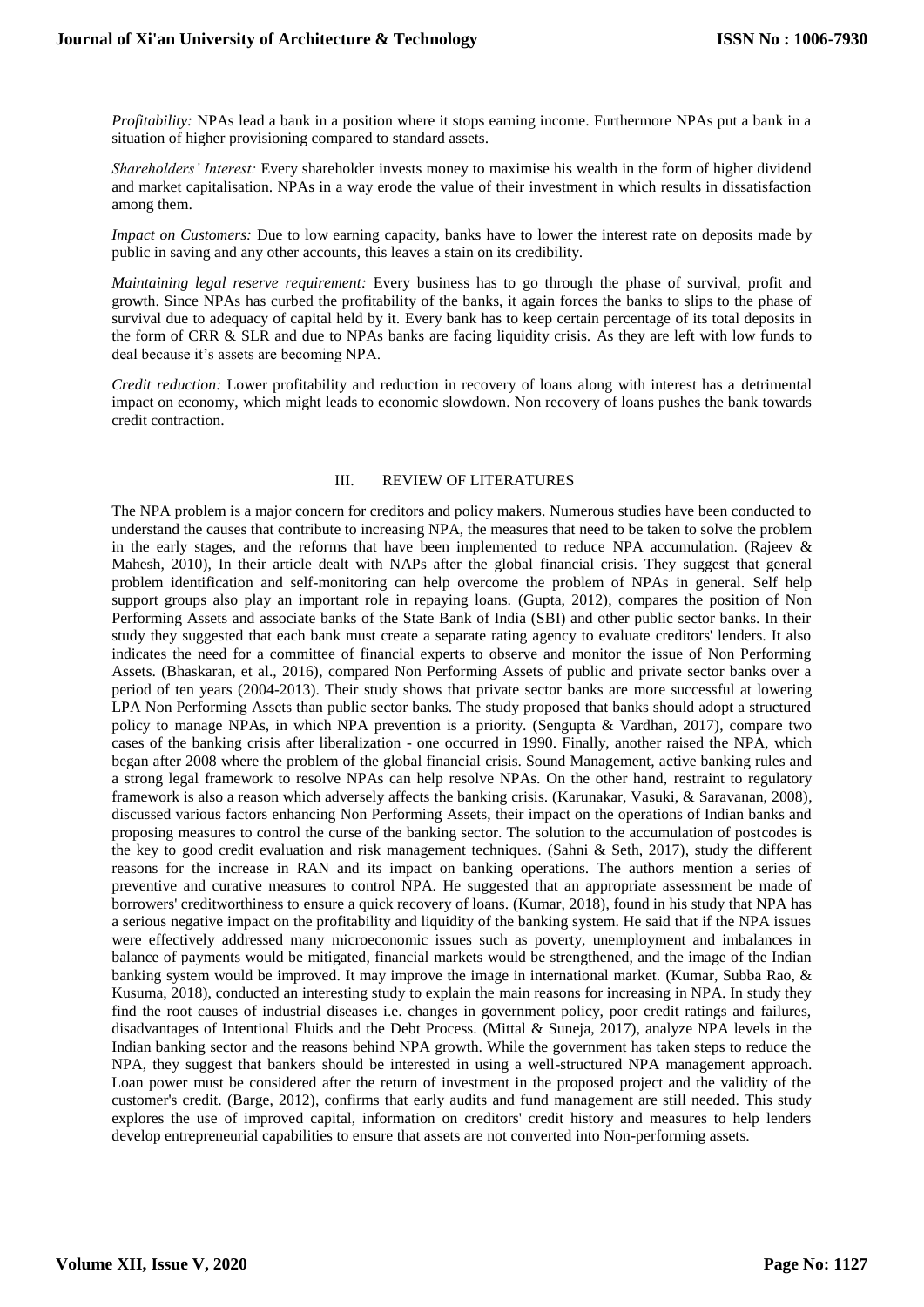## IV. RESEARCH OBJECTIVES

The main objectives of the paper are

- To ascertain the effect of Non-performing assets on financial performance of the selected public banks.
- To ascertain the effect of Non-performing assets on shareholders returns of the selected public banks.
- .

## V. RESEARCH METHODOLOGY

- *a. Type of Study:* The study is empirical in nature.
- *b. Sample:* In present study, six public banks have been selected on the basis of their net worth as in year 2019. The six banks are Bank of Baroda, Central Bank of India, State bank of India, Punjab National Bank, Bank of India, Canara Bank. The study period is consisting of eleven years i.e. from year 2007- 08 to 2017-18 for the ascertainment of research objective. Six companies for eleven years' study period involve 66 observations.
- *c. Method of Data Collection:* The data used for research is secondary data type which has been extracted from the annual reports of respective public banks. Further the data and information has been extracted from the concerned banks and RBI websites.
- *d. Variables Studied and their detailed definition:* The variables taken for the study are Return on Assets (ROA), Return on Equity (ROE), Total Assets (TA) and Non-Performing Assets (NPA). The Total Assets (TA) is used as a control variable. Here in this paper ROA and ROE are dependent variables and NPA is independent variable. Each dependent variable will be studied separately with independent variable under distinct model.

## *e. Hypotheses*

| H0 <sub>1</sub> | There is no significant impact of Non-performing assets on returns on equity. |
|-----------------|-------------------------------------------------------------------------------|
| H0 <sub>2</sub> | There is no significant impact of Non-performing assets on returns on assets. |

*f. Statistical Tools Used:* For performing analysis, panel data regression has been used. The observations are consisting of six public banks across eleven-year study period, therefore panel data regression will produce a better picture. The statistical packages used while performing statistical analysis are EViews-9 (majorly), SPSS-20 and MS-excel.

## VI. ANALYSES & INTERPRETATION

The analyses part begins with the basic statistics giving information's regarding the behaviour and characteristics of the said variables followed by the main statistical analyses of panel data regression for testing the abovementioned hypotheses.

## *1. Basic Statistics*

In order to apply any statistical analysis some basic statistics needs to be perform before it, for ascertaining the basic properties of the data. Figure 1 and Table 1 represent the results of analysis of basic statistics graphically and statistically.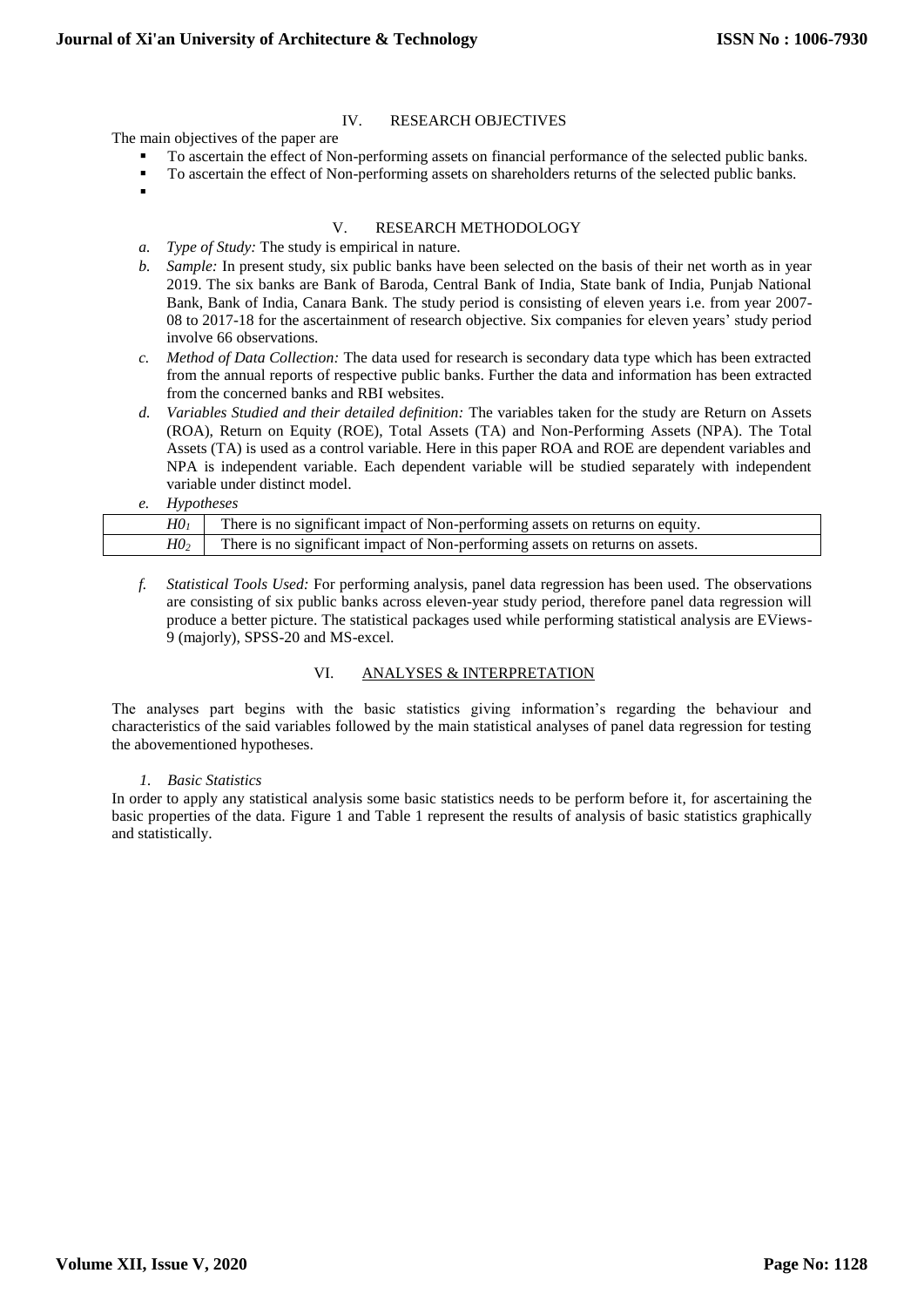

*Figure 1 Graphical presentation of the variables*

Figure 1 depicts various variables and the distribution of observations. The above figure also shows in support with statistics that ROE and ROA are normally distributed but NPA and total assets  $(TA<sup>1</sup>)$  are not normally distributed. So for making NPA and TA stationary, the log of the same variables has been taken and transformed into new variable i.e. LOG\_NPA<sup>2</sup> and LOG\_TA<sup>3</sup>. After transformation of LOG\_NPA and LOG\_TA are found normally distributed. Further study is being carried using LOG\_NPA and LOG\_TA variables instead of NPA and TA. The small graph laid on Y-axis of the main graph shows the kernel density estimation which has smoothened the probability density of mentioned variables. The normality of the variable can be seen from the kernel density estimation. The two graph marked in red colour are not normally distributed.

| Table 1 Basic Statistics of the variables |  |  |  |  |  |
|-------------------------------------------|--|--|--|--|--|
|-------------------------------------------|--|--|--|--|--|

| <b>Statistic</b>    | <b>Series</b> | <b>ROE</b> | ROA      | <b>NPA</b> | LOG NPA  | <b>TOTAL ASSET</b> | LOG TA   |
|---------------------|---------------|------------|----------|------------|----------|--------------------|----------|
| Mean                |               | 14.79201   | 0.846364 | 4856.485   | 7.742901 | 428478.4           | 12.63861 |
| <b>Trimmed Mean</b> |               | 14.92129   | 0.908100 | 3946.320   | 7.744584 | 373867.12          | 12.61762 |
| <b>Median</b>       |               | 15.04250   | 0.860000 | 1992.000   | 7.596616 | 293064             | 12.58807 |

 ${}^{1}TA = Total Assets$ 

**.** 

<sup>2</sup>LOG NPA = NPA variable has been transformed into a new variable after taking its log.

 $3LOGTA = Transformed into a new variable by taking Log of variable Total assets.$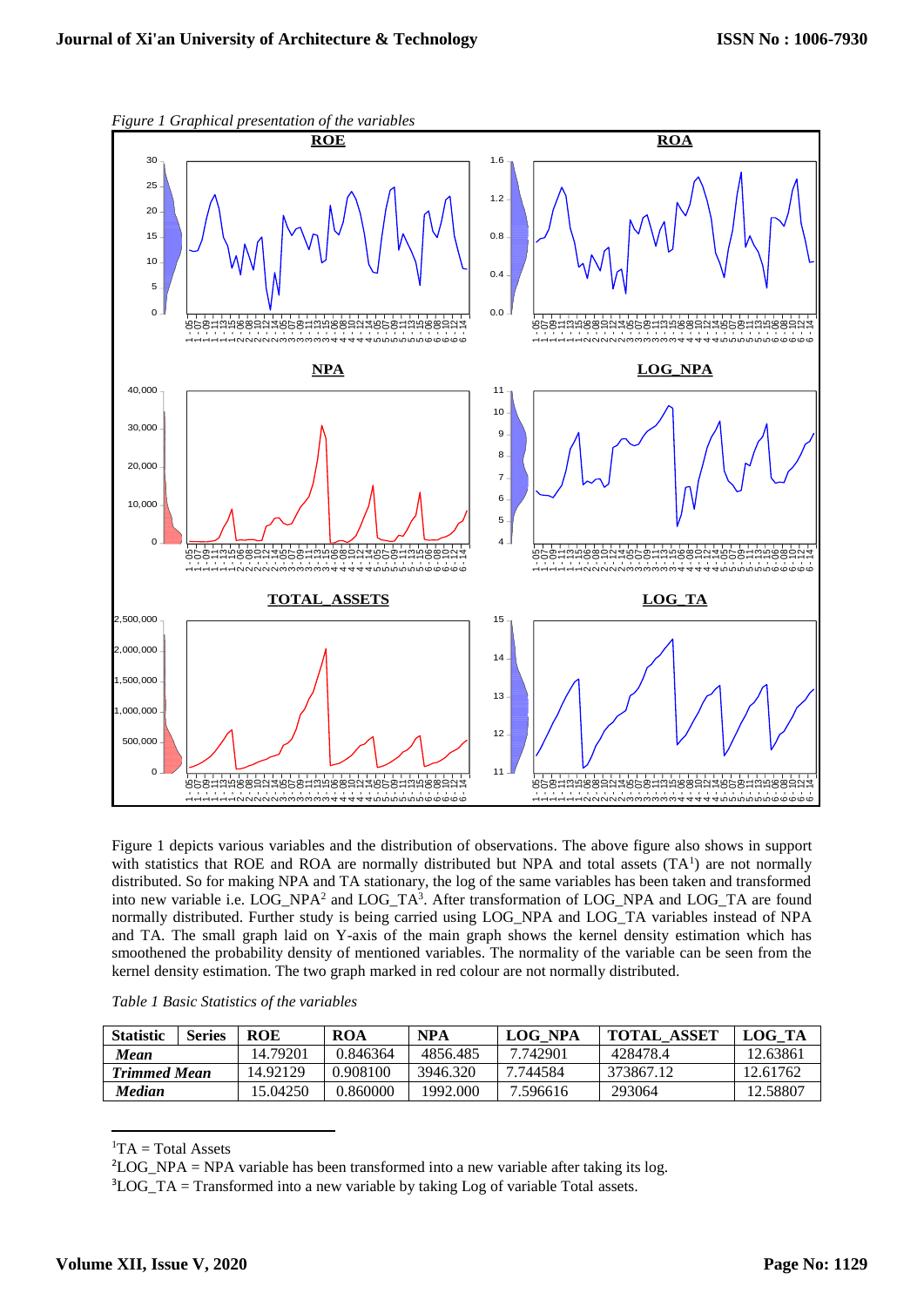| <b>Maximum</b>             | 24.97090    | 1.490000    | 31096.00    | 10.34483    | 2048080     | 14.53241    |
|----------------------------|-------------|-------------|-------------|-------------|-------------|-------------|
| <b>Minimum</b>             | 0.734800    | 0.210000    | 119,0000    | 4.779123    | 68596.00    | 11.13599    |
| Std. Dev.                  | 5.438569    | 0.312147    | 6279.754    | 1.286870    | 404588.7    | 0.797834    |
| <b>Skewness</b>            | $-0.134206$ | 0.086493    | 2.302716    | 0.047676    | 2.184901    | 0.305549    |
| <b>Kurtosis</b>            | 2.605301    | 2.327305    | 8.781878    | 2.118416    | 7.893546    | 2.560973    |
|                            |             |             |             |             |             |             |
| Jarque-Bera                | 0.626538    | 1.326719    | 150.2603    | 2.162278    | 118.3654    | 1.557014    |
| Probability                | 0.731053    | 0.515118    | 0.000000    | 0.339209    | 0.000000    | 0.459091    |
|                            |             |             |             |             |             |             |
| <b>Sum</b>                 | 976.2725    | 55.86000    | 320528.0    | 511.0315    | 28279572    | 834.1484    |
| Sum Sq. Dev.               | 1922.572    | 6.333327    | $2.56E+09$  | 107.6422    | $1.06E+13$  | 41.37499    |
|                            |             |             |             |             |             |             |
| <i><b>Observations</b></i> | 66          | 66          | 66          | 66          | 66          | 66          |
| <b>Sample</b>              | $2005 - 15$ | $2005 - 15$ | $2005 - 15$ | $2005 - 15$ | $2005 - 15$ | $2005 - 15$ |

The main interpretations which table 1 represents are of mean, trimmed mean, skewness and Jarque-Bera test. The five percent trimmed mean is the improved mean which is an average for 95 percent values after trimming extreme 2.5 percent values from both the ends of upper area and lower area. The trimmed mean helps in producing clearer picture after deleting outliers from both the sides. Here in this case the trimmed mean and simple mean of ROE, ROA, Log\_npa and Log\_TA are somewhat similar and near which shows the data have not as such significant outliers laid in the observations which need to be taken care of.

The skewness for the variable ROE, ROA, Log\_npa and Log\_TA are -0.134206, 0.08649, 0.047676 and 0.305549 respectively which is less than  $\pm 1$ . The ROE is negatively skewed whereas remaining three variables are positively skewed. Kurtosis for the same variables is 2.605301, 2.327305, 2.118416 and 2.560973 respectively, which is less than three. The rule of thumb suggests that if the value of skewness lies between  $\pm 1$ then it is towards symmetric. For kurtosis, if the value is lower than three then the distribution of data is platykurtic (flattened than normal) in nature.

The Jarque-Bera test for ROE, ROA, LOG\_NPA and LOG\_TA variables signifies that the distribution of data is normally distributed as p-value for all these four variables are more than five percent. NPA and Total assets are non-normally distributed due to which the specified variables have been transformed into new variable after taking its log i.e. LOG\_NPA and LOG\_TA.

## *2. Panel Data Regression Analyses*

The paper involves study of six public banks which has been selected on the basis of their net worth. The statistical analysis has been performed with the view that every selected public bank is different from each other on the basis of several attributes such as; firm size; customers; technology; availability; etc. The present study has undertaken the panel data regression analysis where cross-section is set to random effect. Hausman test also has been performed for checking the accuracy of random effect model.

## *2.1 By Keeping ROE as dependent Variable and NPA as an Independent variable.*

| <b>Variable</b>                                 | Coefficient  | <b>Std. Error</b> | t-Statistic        | Prob.    |  |  |
|-------------------------------------------------|--------------|-------------------|--------------------|----------|--|--|
| LOG NPA                                         | $-5.417530$  | 1.012879          | $-5.348646$        | 0.0000   |  |  |
| LOG TA                                          | 5.889897     | 1.216608          | 4.841244           | 0.0000   |  |  |
| $\mathcal{C}$                                   | 34.02875     | 3.605088          | 9.439090           | 0.1306   |  |  |
| <b>Weighted Statistics</b>                      |              |                   |                    |          |  |  |
| R-squared                                       | 0.515116     |                   | Adj. R-squared     | 0.499723 |  |  |
| F-statistic                                     | 33.46398     |                   | Durbin-Watson stat | 0.890887 |  |  |
| $Prob.(F-stats)$                                | 0.000000     |                   |                    |          |  |  |
| <b>Correlated Random Effects - Hausman Test</b> |              |                   |                    |          |  |  |
|                                                 | Chi-Sq. Stat | Chi-Sq. d.f.      | Prob.              |          |  |  |
| <b>Cross-section random</b>                     | 0.356235     |                   | 0.8368             |          |  |  |

*Table 2 ROE as dependent and LOG\_NPA & LOG\_TA as independent*

The econometric equation is as:

 $ROE = \alpha + \beta_1 Log$   $npa + \beta_2 Log\_ta + \mu$ 

 $= 34.03 + 5.42 + 5.89 + \mu$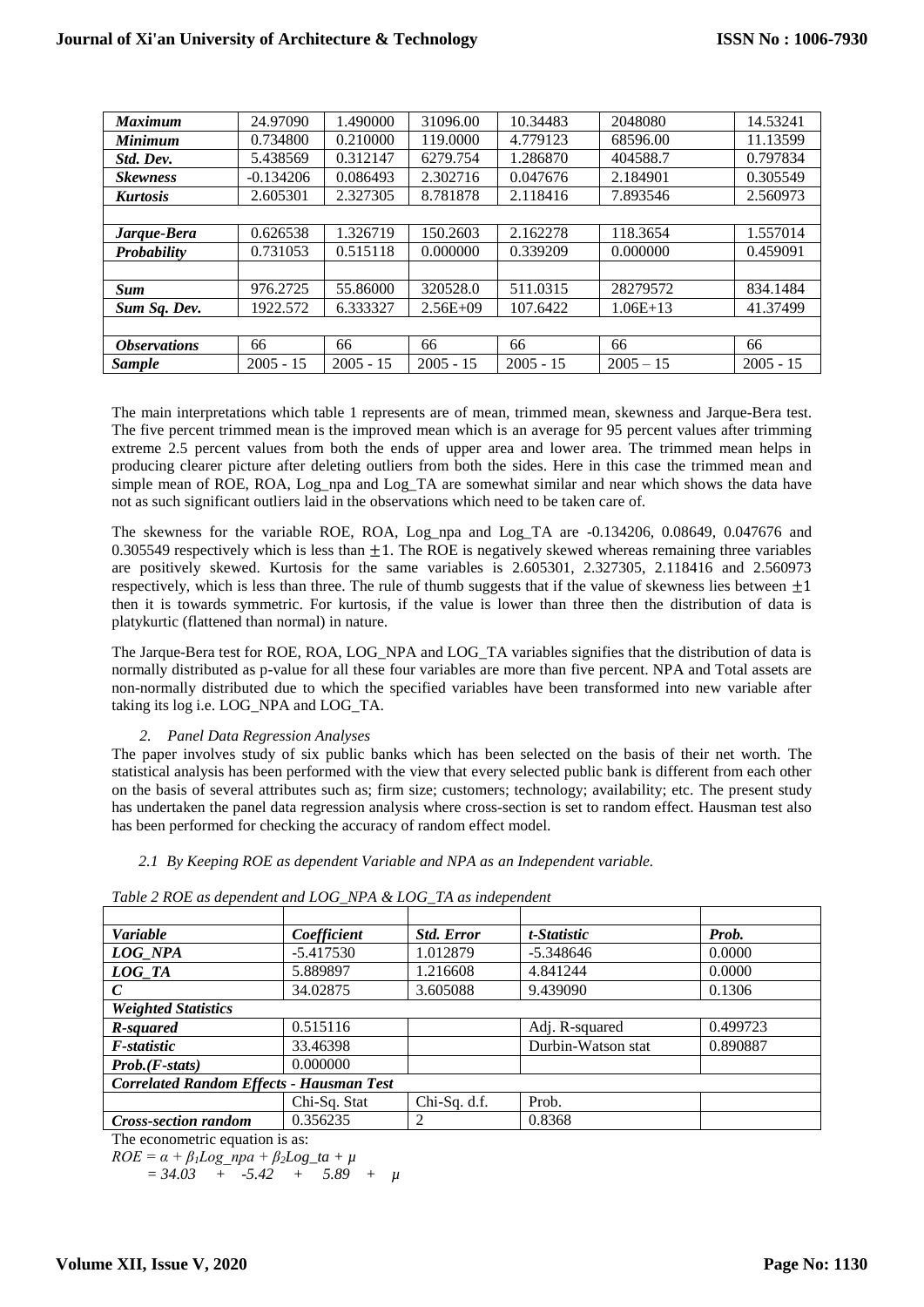## *(0.130)(0.000) (0.000)*

The Hausman test has been performed to check the consistency and efficiency of cross-section random effect model. The p-value 0.8368 in Hausman test is more than five percent level of significance which leads the paper to accept the null hypotheses i.e. random effect model is more appropriate than fixed effect model for panel regression.

Table 2 shows the negative coefficient of ROE with NPA. The coefficient i.e. -5.4175 found significant for LOG\_NPA at one percent level of significance. This indicates that when log\_npa increases by one unit then ROE decreases by 5.4175units. The p-value for LOG\_NPA is 0.0000 which is significant at one percent level of significance with t-stat (-5.7071). This suggests that independent variable (NPA) here in model have the power to explain the variance in dependent variable (ROE). The p-value for f-stat (32.17268) is 0.0000 which shows that model is a good fit. The Adjusted R-squared for the model indicates that 49.97 percentage of the variance in ROE (DV<sup>4</sup>) can be explained by NPA(IV<sup>5</sup>). The Durbin-Watson for this model is 0.890887 which signifies the presence of autocorrelation among each particular variable across taken study period.





In figure 2 the red and green line shows actual distribution of data and the fitted line through the regression equation respectively. The blue line specifies residuals, of which variance cannot be explained by independent variable. It can be seen in figure that how closely the fitted line is hovering over actual line. The statistical analyses bring out that approx. 50 percent of variation in dependent variable is being explained by independent variable and remaining is by residuals.

*2.2 By Keeping ROA as dependent Variable and NPA as an Independent variable.*

| Coefficient<br><b>Std. Error</b>                | t-Statistic                                                                                            | Prob.        |  |  |  |  |
|-------------------------------------------------|--------------------------------------------------------------------------------------------------------|--------------|--|--|--|--|
| 0.057328                                        | $-5.307728$                                                                                            | 0.0000       |  |  |  |  |
| 0.062010                                        | 5.941896                                                                                               | 0.0000       |  |  |  |  |
| 0.483694                                        | $-3.006856$                                                                                            | 0.0038       |  |  |  |  |
| <b>Weighted Statistics</b>                      |                                                                                                        |              |  |  |  |  |
|                                                 | Adj. R-squared                                                                                         | 0.511619     |  |  |  |  |
|                                                 | Durbin-Watson stat                                                                                     | 0.882408     |  |  |  |  |
|                                                 |                                                                                                        |              |  |  |  |  |
| <b>Correlated Random Effects - Hausman Test</b> |                                                                                                        |              |  |  |  |  |
|                                                 | Prob.                                                                                                  |              |  |  |  |  |
| 2                                               | 0.7529                                                                                                 |              |  |  |  |  |
|                                                 |                                                                                                        |              |  |  |  |  |
|                                                 | $-0.304284$<br>0.368458<br>$-1.454400$<br>0.526646<br>35.04643<br>0.000000<br>Chi-Sq. Stat<br>0.567755 | Chi-Sq. d.f. |  |  |  |  |

*Table 3 ROA as dependent and LOG\_NPA & LOG\_TA as independent*

The econometric equation is as:

5 Independent Variable

**<sup>.</sup>** <sup>4</sup> Dependent Variable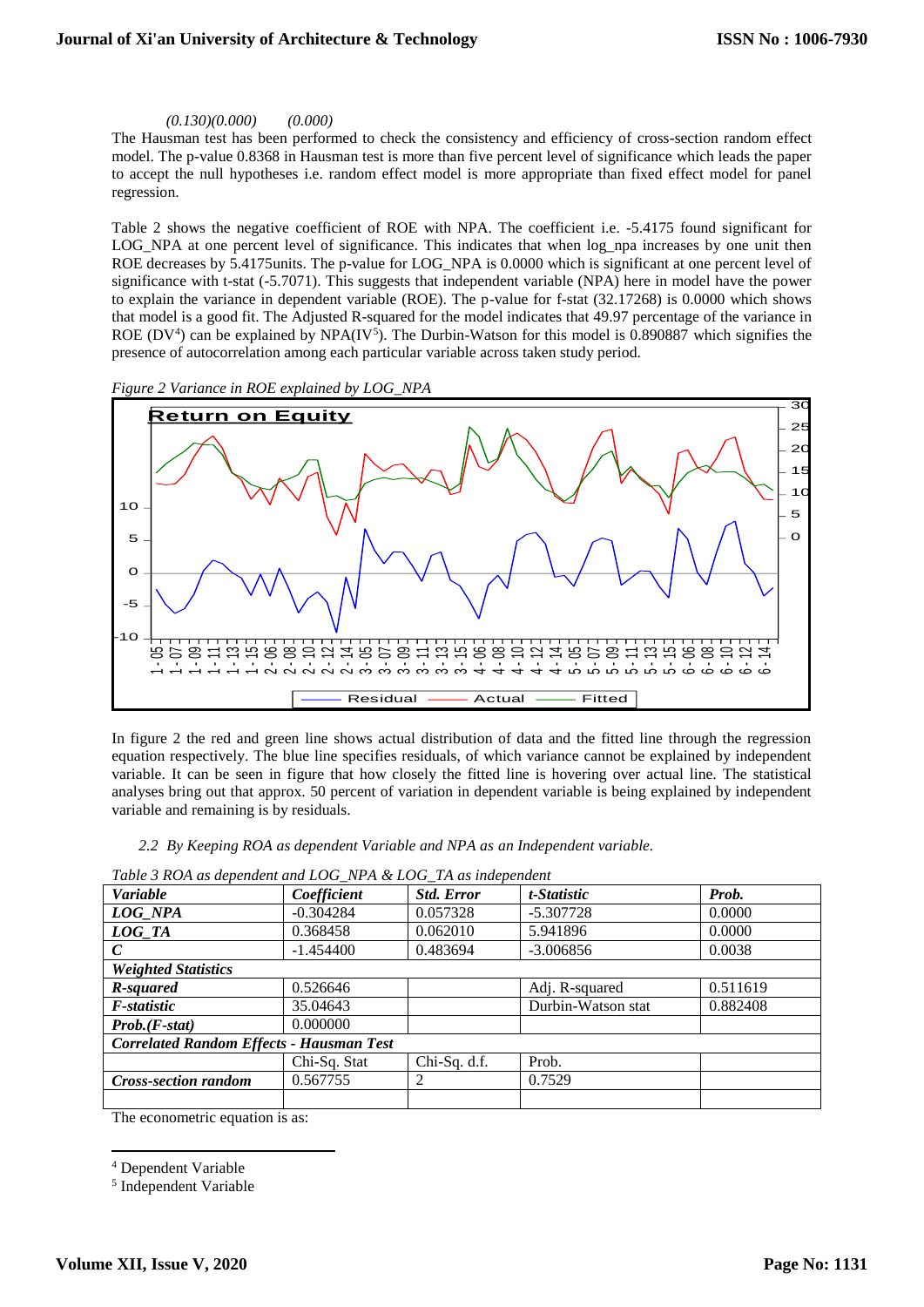$ROA = \alpha + \beta_1 Log$  npa +  $\beta_2 Log\_ta + \mu$  $= -1.45 + -0.30 + 0.37 + u$  *(0.003) (0.000) (0.000)*

The statistics related to Hausman test (with Chi-Sq 0.5677, 2, 0.7529) for the cross-section random effect model in table 3 clearly depicts that cross-section random effect is more reliable.

Table 3 expresses that NPA is significantly negatively related with return on assets (ROA) of the selected public banks. LOG\_NPA have coefficient of -0.3043(0.0000) which is significant at one percent level of significance. It states, with one-unit increase in LOG\_NPA there will be decrease in ROA by 0.3043 unit. The adjusted Rsquared (0.5116) in this model indicates the explanation power of NPA, for the variance in ROA i.e. NPA can explain 51.16 percent variance in ROA. The F-stats 35.0464 (0.0000) shows that it is a good fit model. Here in this model also Durbin-Watson stat 0.882408 is very much similar to the previous model, again signifying the existence of autocorrelation among each particular variable's eleven-year study period.

*Figure 3 Variance in ROA explained by LOG\_NPA*



#### *VII. CONCLUSION*

From the above study it can be seen that there is a significant impact of non-performing assets on return on equity and return on assets. The expansion of NPAs requires a bank to access additional provisions for losses on its books. Banks allocate more funds to cover expected future losses. This leads to low profitability along with various structural issues. By and large the study illustrates a worrying situation for the banking sector as a whole. NPA has found as having vital role to play in affecting banks profitability and shareholders return. NPA of any bank significantly affect shareholders behaviour in investing and trading with them. The increasing NPA problem is not only confined to any particular bank but its prevailing in the whole banking sector. As a result, the entire sector is in crisis. The sub-standard assets are problem for the banks because it leads to decline in profit so as by making provision against those poor assets. Therefore, it not only affects the profitability of these banks but it also affects the wealth of stakeholders. So it is time for the RBI to enact strict rules to control the growth of these activities also to formulate a strong measures and practice to decrease the rate of poor underlying assets. In recent RBI has given figures indicating in declining of NPA growth rate of Public sectors banks. SBI has performed well among all five banks in managing NPA growth rate. Around 50 percent of variance is being explained by log of NPA in ROA and ROE in the study. Other variables are also there which can be affecting bank's returns significantly. The control and measures needs to be strengthened for nonperforming assets, as insufficient borrowing affects the bank's liquidity and banks are told to lend slower, which will ultimately affect the economic growth.